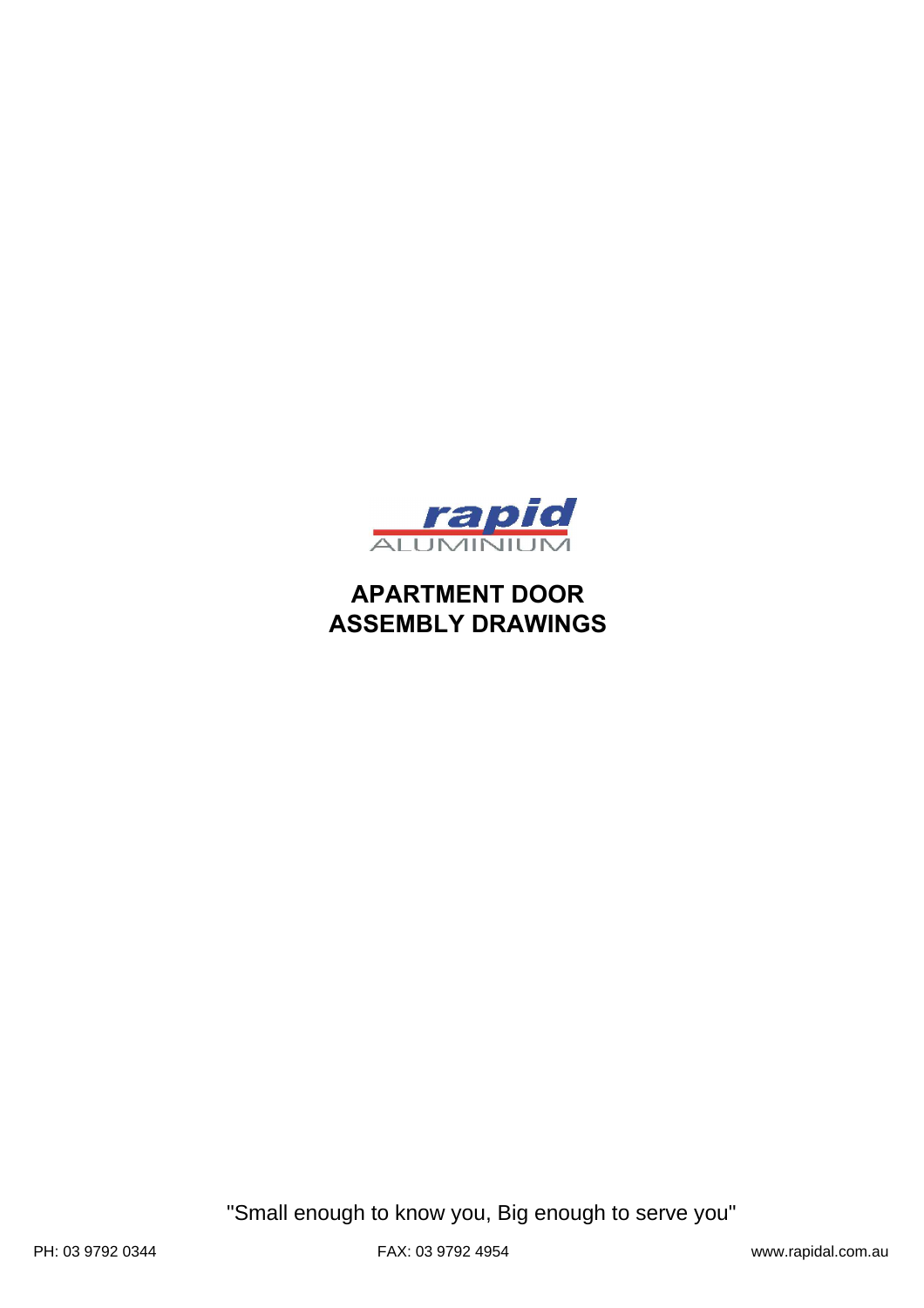

### **APARTMENT DOOR ASSEMBLY - XXO**

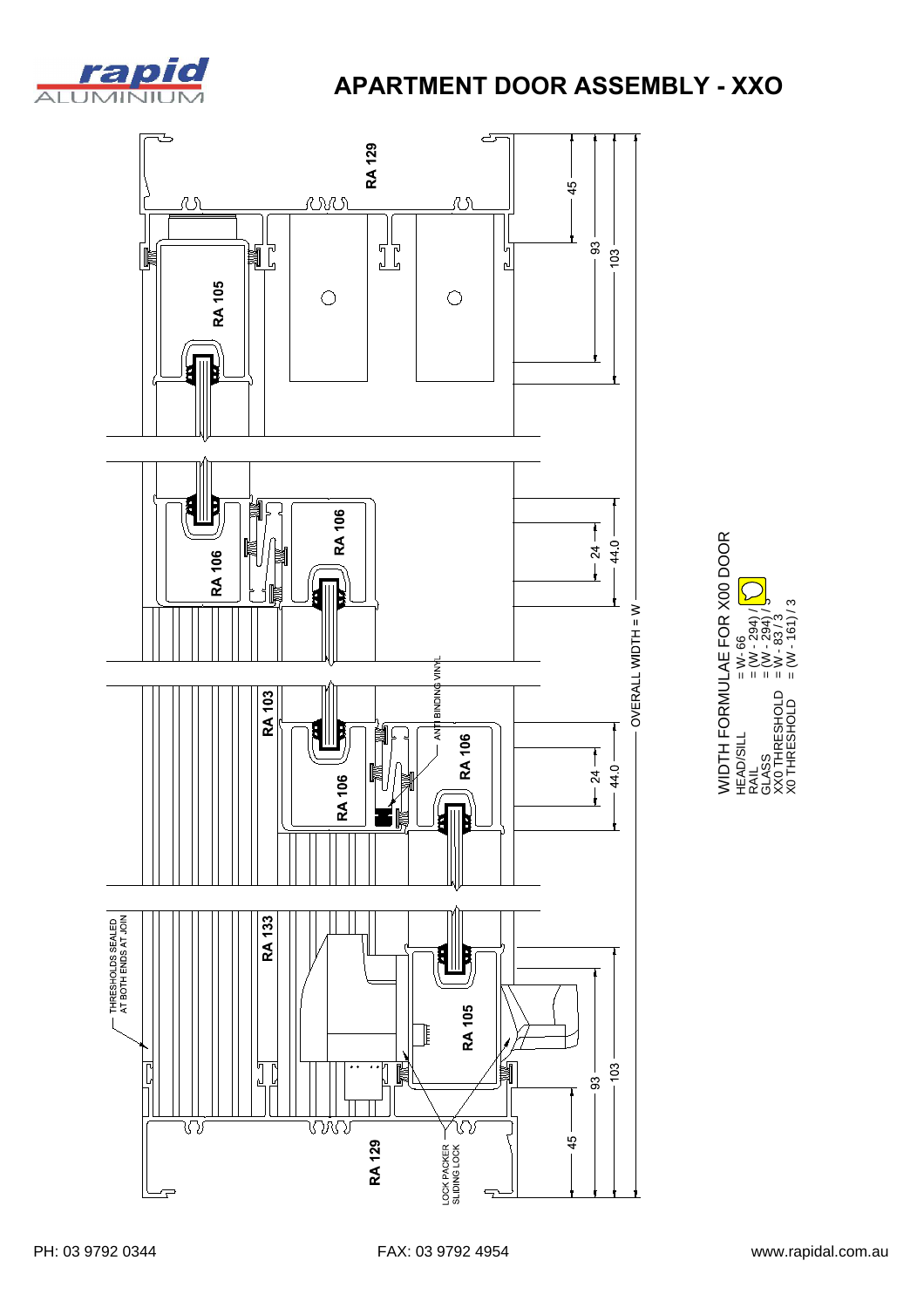

# **APARTMENT DOOR ASSEMBLY - OXXO**





WIDTH FORMULA FOR OXXO DOOR<br>HEAD/SILL = W- 66<br>RAIL = W- 414) / 4<br>RAIL = W- 414) / 4<br>HEASHOLD = (W- 174) / 2<br>THRESHOLD = (W- 174) / 2 = (W - 334) / 4 = (W - 174) / 2 GLASS THRESHOLD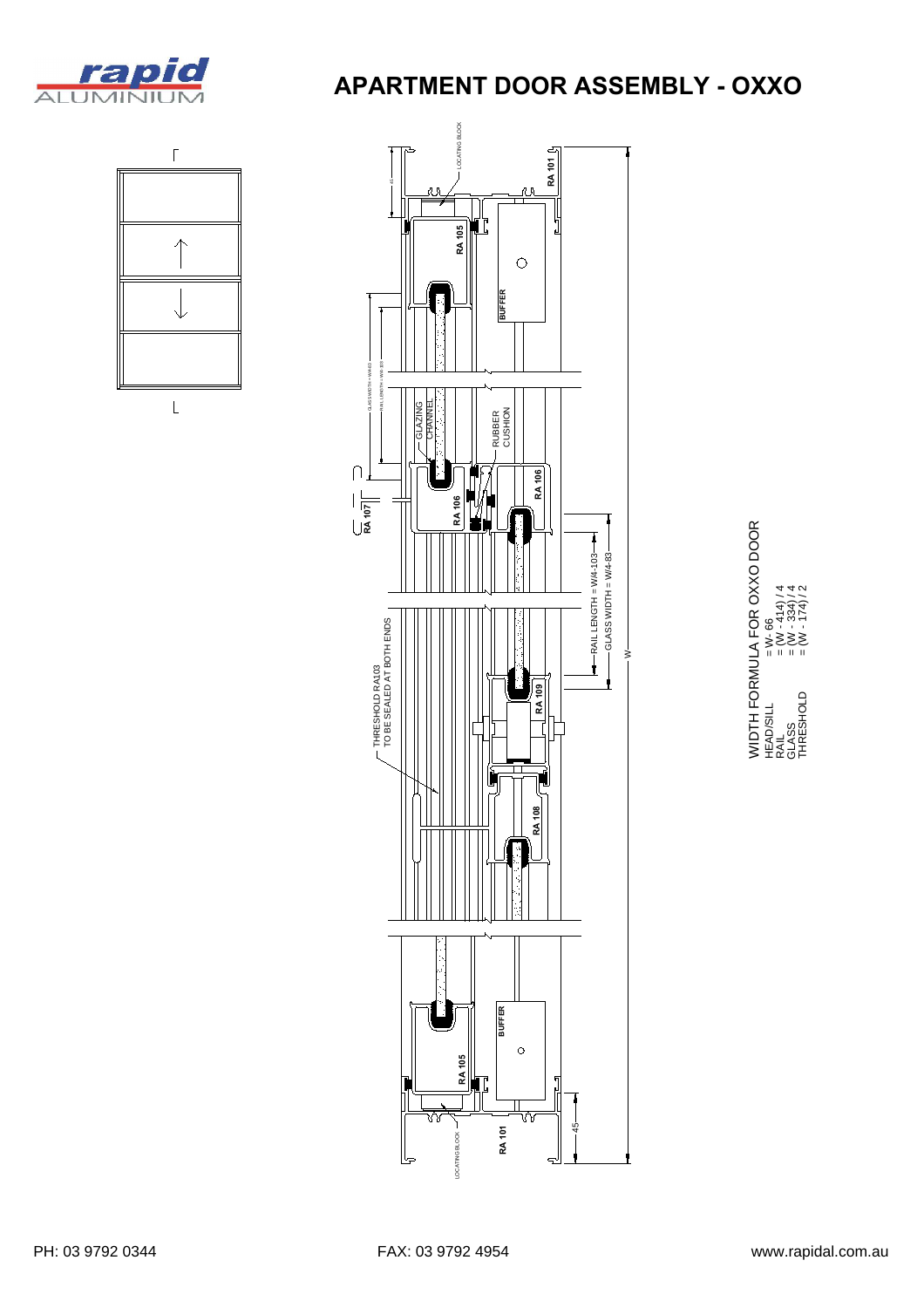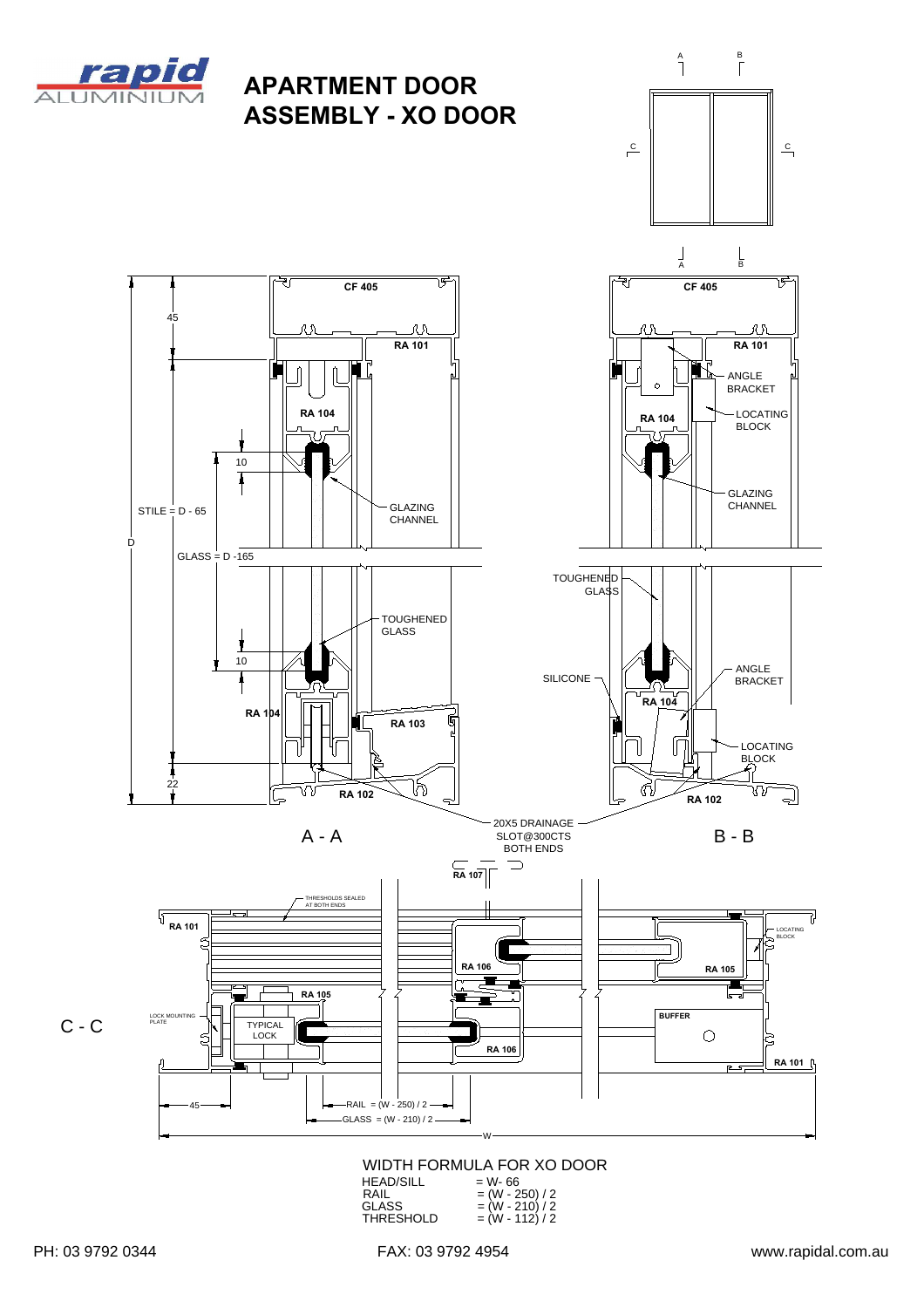

## **APARTMENT DOOR ASSEMBLY - OXOL**

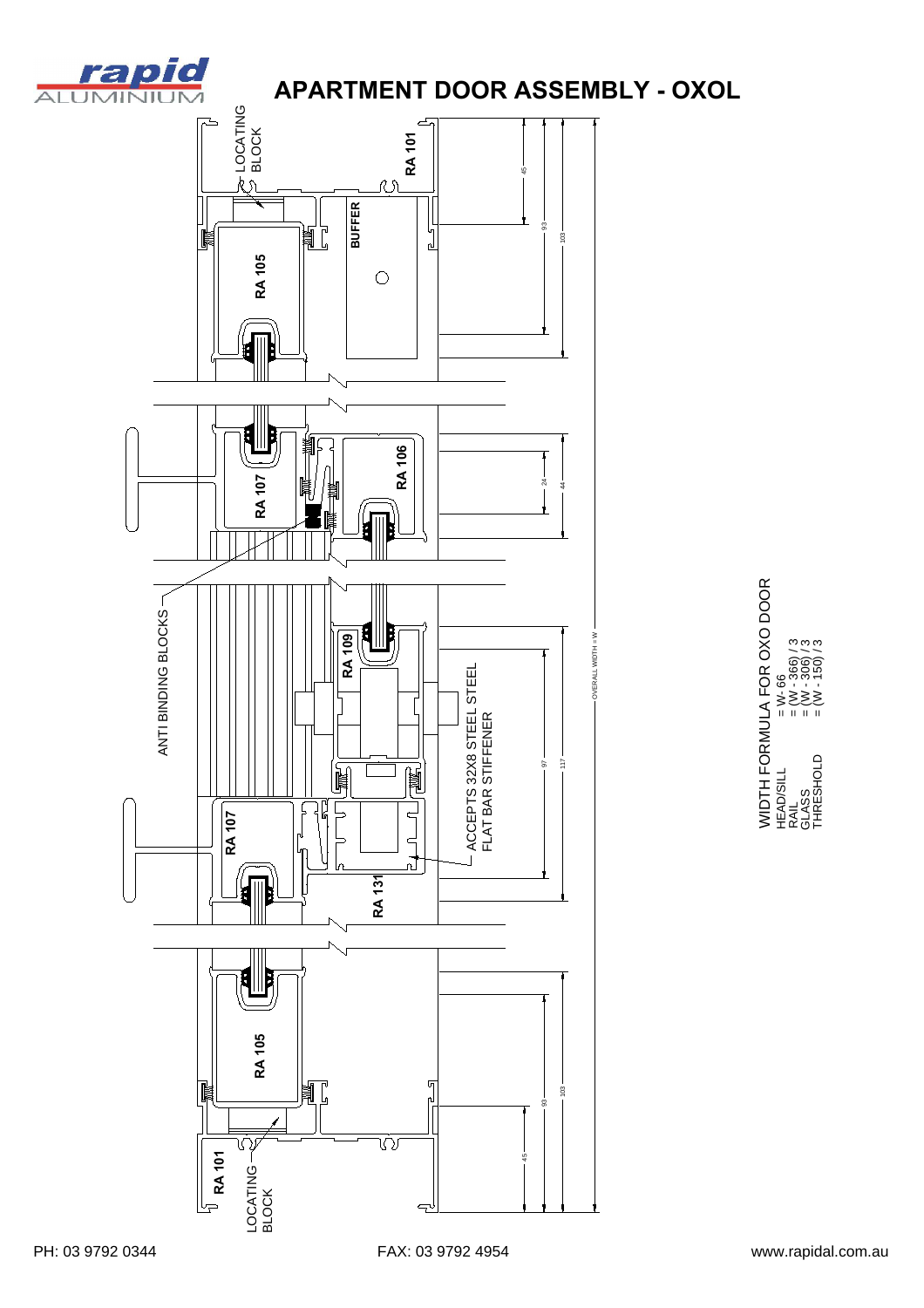

#### **APARTMENT DOOR 47mm SILL, DOUBLE GLAZED**

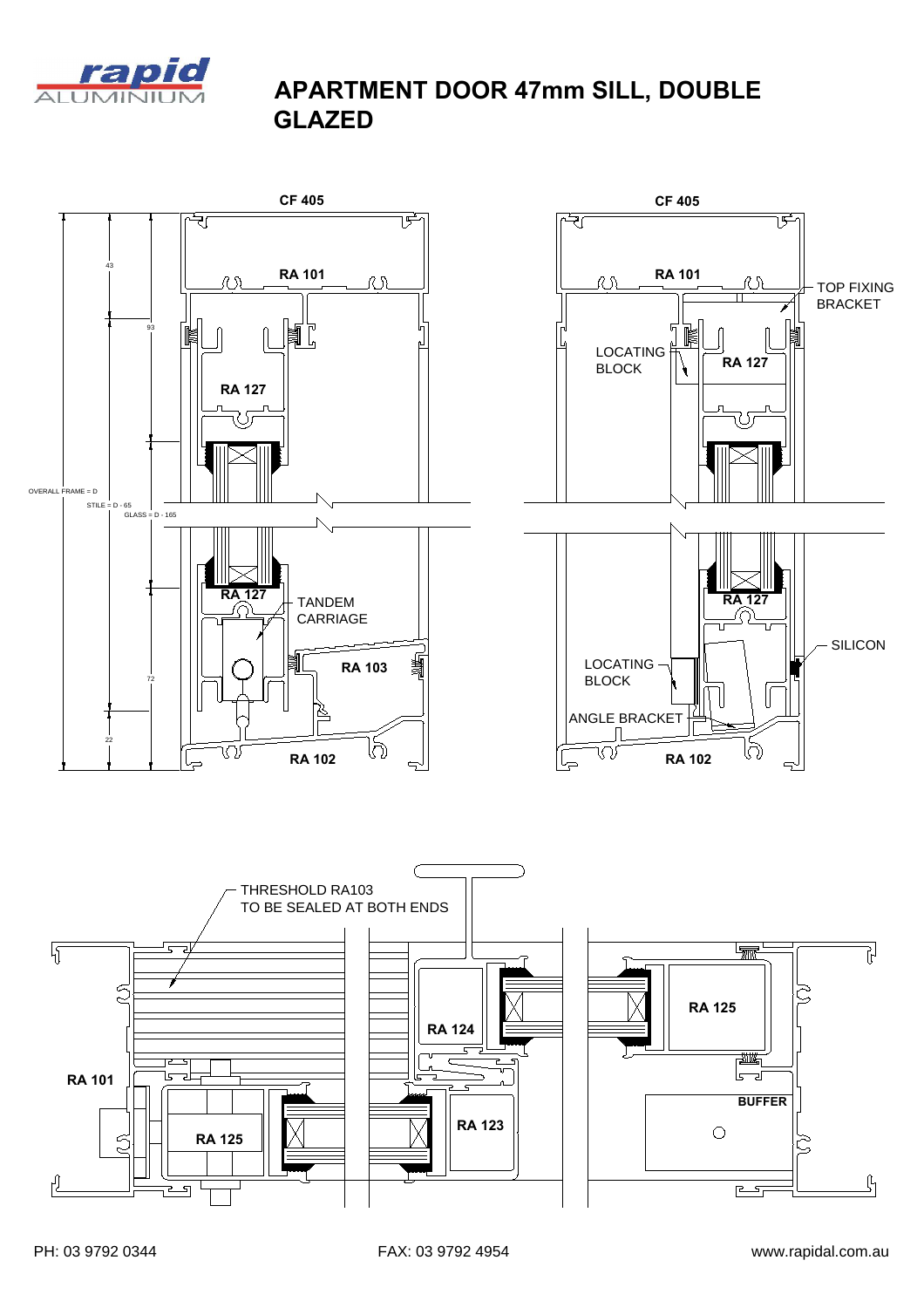

### **APARTMENT DOOR ASSEMBLY CONT.**



**RA 130**

**NOTE: IF FLYDOORS ARE FITTED USING THIS METHOD**

**(1) A CUSTOM BUGSEAL IS REQUIRED ON THE TRAILING EDGE OF THE FLYDOOR**

**(2) CARE NEEDS TO BE TAKEN WITH THE SELECTION OF LOCKS, THIS DETAIL REQUIRES**

**(a) A RESIDENTIAL LOCK WITH FLAT EXTERNAL FACE PLATE**

**(b) A COMMERCIAL LOCK WHERE THE EXTERNAL PULL OR CYLINDER DOES NOT PROJECT FROM THE FACE OF THE DOOR STILE**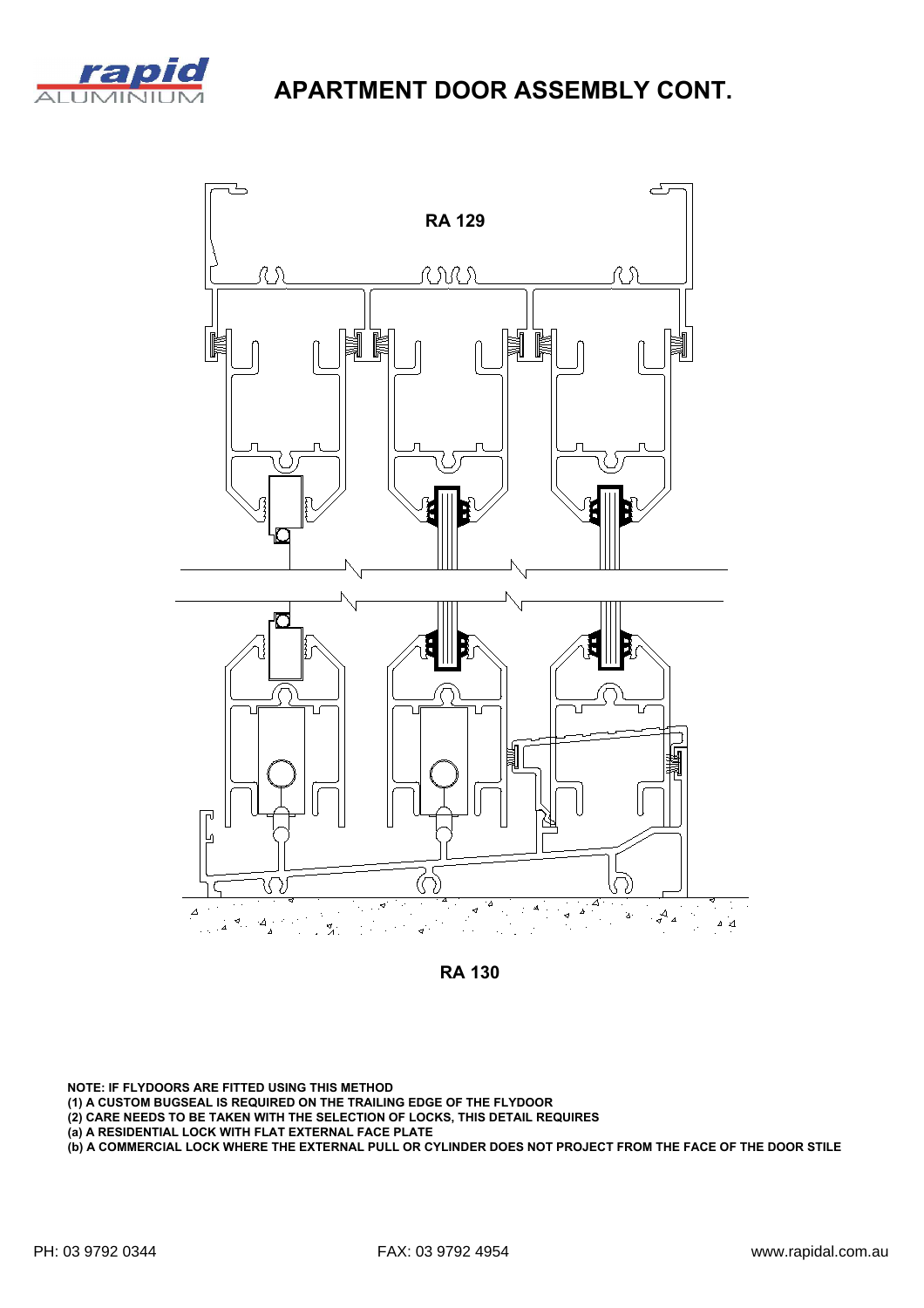

# **APARTMENT DOOR CUTTING/ NOTCHING**

|               | LHS JAMB    | $-29-$<br>$-20.8$<br>5<br>厅<br>$-10.6$<br>60<br>₩<br>┚<br>런<br>$-55$<br>47    |
|---------------|-------------|-------------------------------------------------------------------------------|
| <b>RA 101</b> | RHS JAMB    | 5<br>-57<br>₩<br>60<br>$\Theta$<br>$-10.6$<br>ᅐ<br>$\frac{1}{20.8}$<br>$-29-$ |
|               | <b>HEAD</b> | 厉<br>a<br>W-66                                                                |
| <b>RA 102</b> |             | छन्द<br>5<br>$\mathfrak{D}$<br>ட<br>ปี้<br>W - 66                             |
|               | XO          | 23<br>$\frac{1}{8.6}$<br>Ľr<br>23<br>$4.5 -$<br>W/2 - 90                      |
| <b>RA 103</b> | OXXO        | (Up<br>W/2 - 90                                                               |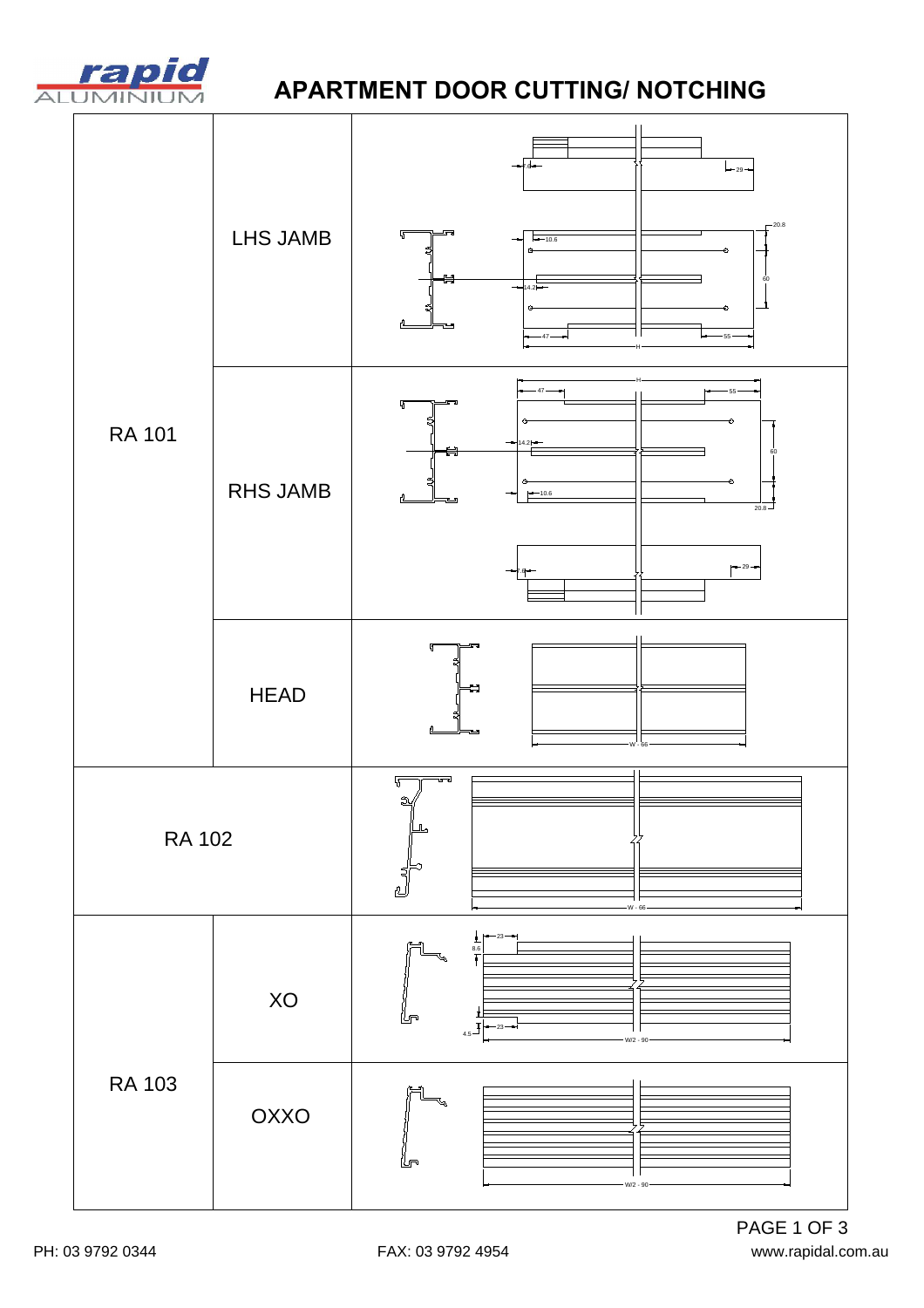

## **APARTMENT DOOR CUTTING/ NOTCHING**